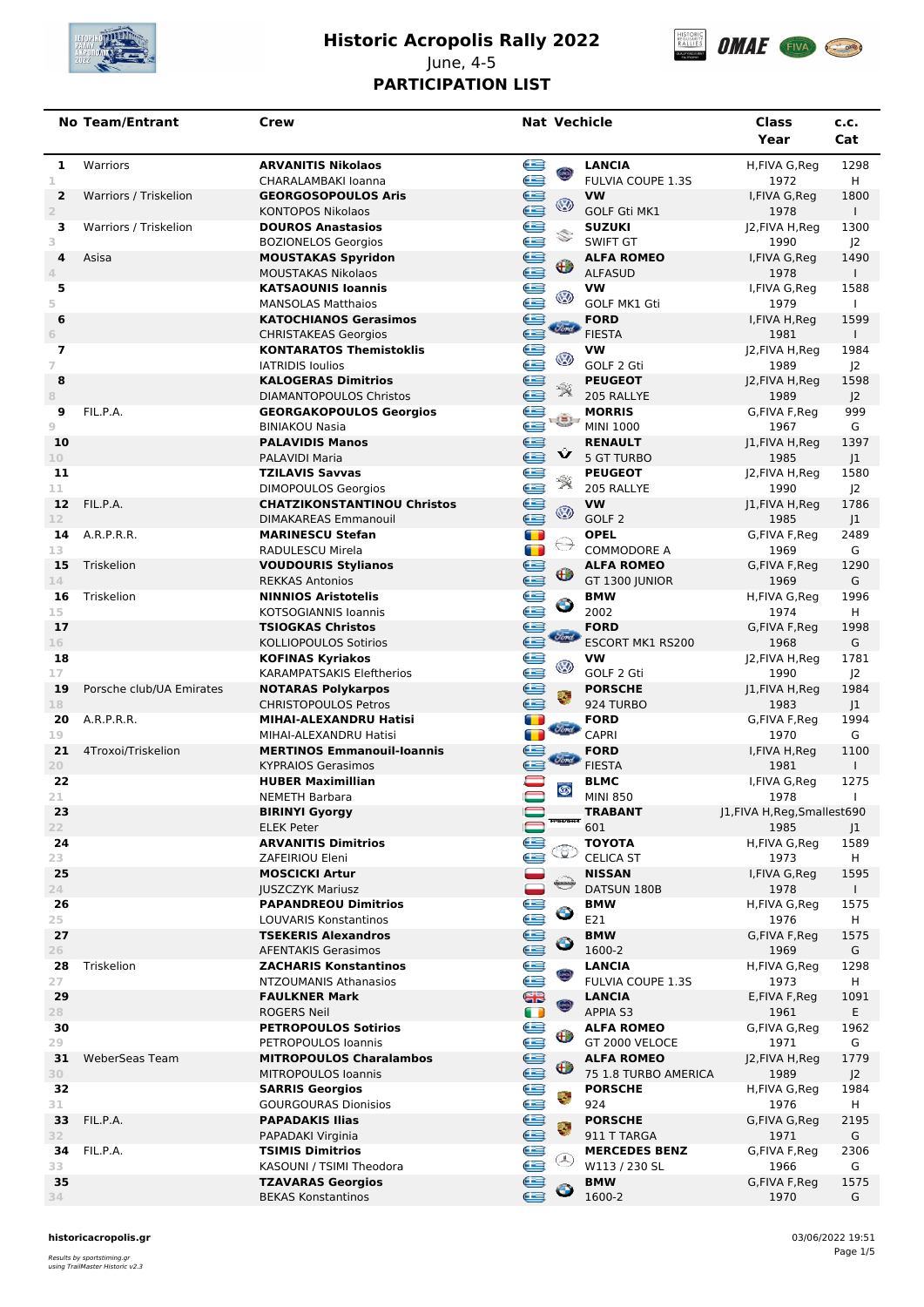

### **Historic Acropolis Rally 2022** June, 4-5



### **PARTICIPATION LIST**

|          | <b>No Team/Entrant</b> | Crew                                                          | <b>Nat Vechicle</b>                                                       | Class<br>Year                       | c.c.<br>Cat            |
|----------|------------------------|---------------------------------------------------------------|---------------------------------------------------------------------------|-------------------------------------|------------------------|
| 36<br>35 |                        | <b>KOLAITIS Spyridon</b><br>PAVLAKIS Emmanouil                | e<br><b>BMW</b><br>$\bullet$<br>2002                                      | H,FIVA G,Reg<br>1974                | 1990<br>H              |
| 37       | FIL.P.A.               | <b>NIKOLAIDIS Antonios</b>                                    | e<br><b>ALFA ROMEO</b><br>⊕                                               | I, FIVA G, Reg                      | 1962                   |
| 36<br>38 |                        | <b>BELLOS Nikolaos</b><br><b>ANDONOV Georgi</b>               | <b>ALFETTA GT</b><br><b>VOLVO</b>                                         | 1978<br>G,FIVA F,Reg                | $\mathbf{L}$<br>1986   |
| 37       |                        | ANDONOVA Jordanka                                             | $\blacksquare$<br>⊖<br>144                                                | 1970                                | G                      |
| 39<br>38 |                        | <b>PITARAKIS Georgios</b><br><b>MELANITIS Ilias</b>           | é<br><b>FORD</b><br><i><b>Simd</b></i><br>ESCORT RS1600i                  | J2, FIVA H, Reg<br>1985             | 1587<br>J <sup>2</sup> |
| 40<br>39 | ARSOE                  | <b>NTOULIAS Leonidas</b><br>NTOULIAS Michail                  | ĕ<br>ΤΟΥΟΤΑ<br>Œ<br><b>COROLLA KE20</b>                                   | G,FIVA F,Req<br>1970                | 1166<br>G              |
| 41       |                        | <b>PETROU Eleftherios</b>                                     | <b>ALFA ROMEO</b>                                                         | H,FIVA G,Reg                        | 1779                   |
| 40<br>42 |                        | <b>DIMAKOPOULOS Konstantinos</b><br><b>LAGIOS Miltiadis</b>   | ies<br>es<br>⊕<br><b>ALFETTA GT</b><br><b>MERCEDES BENZ</b>               | 1976<br>E,FIVA E,Reg,Oldest 1783    | H                      |
| 41       |                        | <b>KOUTSIS loannis</b>                                        | ⊛<br>W191 / 170DS                                                         | 1953                                | Е                      |
| 43<br>42 |                        | <b>VLACHOS Christos</b><br>PETROPOULOU Effrosyni              | é<br><b>ALFA ROMEO</b><br><b>GIULIETTA 750 SPIDER</b>                     | E, FIVA E, Reg<br>1960              | 1290<br>E              |
| 44       | A.R.P.R.R.             | <b>HIVER Cristian</b>                                         | <b>August</b> AUSTIN                                                      | E,FIVA F,Reg                        | 3000                   |
| 43<br>45 | Triskelion             | <b>HIVER Aurelia</b><br><b>KOULOCHERIS Nikolaos</b>           | <b>HEALEY MKII BT7</b><br>МG                                              | 1961<br>F,FIVA F,Reg                | Е<br>1798              |
| 44       |                        | <b>MOUZAKITI Stella</b>                                       | e<br>◍<br><b>B ROADSTER</b>                                               | 1963                                | F.                     |
| 46<br>45 | Triskelion             | <b>BALANOU Elisavet</b><br>PAPAIOANNOU AIKATERINI             | ē<br>VW<br>Ø<br>1500                                                      | G, FIVA F, Reg, Ladies 1495<br>1969 | G                      |
| 47<br>46 | Triskelion             | <b>ANTONOPOULOS Aris</b><br><b>CHEIRDARIS Alexandros</b>      | e<br>МG<br>◍<br><b>B ROADSTER</b>                                         | G,FIVA F,Reg<br>1969                | 1798<br>G              |
| 48       |                        | <b>DAVOS Pavlos</b>                                           | <b>PORSCHE</b><br>٩                                                       | J1, FIVA H, Reg                     | 2500                   |
| 47<br>49 |                        | <b>DAVOS Konstantinos</b><br><b>VYTOGIANNIS Georgios</b>      | <b>Jeeg</b><br>944<br><b>PORSCHE</b>                                      | 1985<br>J2, FIVA H, Reg             | J1<br>3125             |
| 48       |                        | <b>VYTOGIANNIS Nikolaos</b>                                   | ۳<br>911                                                                  | 1988                                | J <sup>2</sup>         |
| 50<br>49 |                        | <b>THERMOS Christos</b><br><b>THERMOS Ioannis</b>             | u<br>Coon<br><b>FORD</b><br><b>Sind</b><br><b>ESCORT MK1</b>              | H,FIVA G,Reg<br>1972                | 1601<br>H              |
| 51       |                        | <b>PITARAKIS Andreas</b>                                      | <b>FORD</b><br><b>Simil</b>                                               | YT, FIVA YT, Reg                    | 1988                   |
| 50<br>52 |                        | <b>MELANITIS lakovos</b><br><b>KANELLOPOULOS Anastasios</b>   | ESCORT RS2000<br><b>PEUGEOT</b>                                           | 1994<br>J2, FIVA H, Reg             | YT<br>1580             |
| 51       |                        | KOLTSIKOGLOU Lazaros                                          | $\mathcal{R}$<br>205 RALLYE                                               | 1989                                | J2                     |
| 53<br>52 |                        | <b>ANDRIOPOULOS Miltiadis</b><br>DONTA Ismini-Niki            | jeee<br>ΤΟΥΟΤΑ<br>≌<br><b>COROLLA AE92</b>                                | J2, FIVA H, Reg<br>1989             | 1598<br>J <sup>2</sup> |
| 54<br>53 |                        | <b>CHATZICHRISTOU Anastasios</b><br>THEOPHANOPOULOS Dimitrios | e<br><b>NISSAN</b><br><b>BLUEBIRD</b>                                     | J2, FIVA H, Reg<br>1990             | 1598<br>J <sub>2</sub> |
| 55       |                        | <b>SAKELARIADIS Georgios</b>                                  | e<br><b>TOYOTA</b>                                                        | J2, FIVA H, Reg                     | 1587                   |
| 54<br>56 | Triskelion             | <b>GENERALIS Nikolaos</b><br><b>PSACHOS Dimitrios</b>         | Œ<br>COROLLA 1.6 Gti<br><b>FIAT</b>                                       | 1989<br>H,FIVA G,Reg                | J <sub>2</sub><br>1301 |
| 55       |                        | POLITIS Ioannis                                               | e<br>œ<br>128 RALLY                                                       | 1973                                | H                      |
| 57<br>56 |                        | <b>MORAITIS Nikolaos</b><br>CHATZIKONSTANTINOU Ioannis        | e<br><b>LADA</b><br>$\bullet$ BA3 2101                                    | I, FIVA G, Reg<br>1979              | 1198<br>$\mathbf{I}$   |
| 58       |                        | <b>KOSMAS Aristotelis</b>                                     | e<br><b>MERCEDES BENZ</b><br>⊛                                            | J1, FIVA H, Reg                     | 4973                   |
| 57<br>59 |                        | <b>KONTOS Stefanos</b><br><b>KARAMPELAS Ilias</b>             | 500 SEC<br>e<br>VW                                                        | 1984<br>G,FIVA F,Reg                | J1<br>1192             |
| 58       |                        | <b>CHASIOTIS Fanis</b>                                        | ☜<br>1200                                                                 | 1967                                | G                      |
| 60<br>59 |                        | <b>PETROPOULOS Spyridon</b><br>DRIS Aggelos                   | uses<br>C<br><b>VW</b><br>Ø<br><b>GOLF MK1</b>                            | I, FIVA G, Reg<br>1978              | 1100<br>$\mathbf{I}$   |
| 61<br>60 | Benos bros             | <b>BENOS Aggelos</b><br><b>BENOS Panos</b>                    | <b>ALFA ROMEO</b><br>₩<br>SPIDER S4                                       | YT, FIVA I, Reg<br>1992             | 1962<br>YT             |
| 62       |                        | <b>POULIERIS Nikolaos</b>                                     | e<br><b>PEUGEOT</b><br>戈                                                  | YT, FIVA YT, Reg                    | 1598                   |
| 61<br>63 |                        | PAPAKONSTANTINOU Aris<br><b>TSIPRAS Konstantinos</b>          | 206<br><b>BLMC</b>                                                        | 2002<br>I, FIVA G, Reg              | YT<br>999              |
| 62       |                        | <b>CHATZISTAMATIS Dimitrios</b>                               | e<br>Ø<br><b>MINI 1000</b>                                                | 1977                                | $\mathbf{L}$           |
| 66<br>63 |                        | <b>LANDROU loannis</b>                                        | e<br><b>HARLEY DAVIDSON</b><br>VC                                         | mC, Moto C, Moto<br>1930            | 1207<br>Moto           |
| 67<br>64 |                        | <b>EFRAIMIDIS Ioannis</b>                                     | e<br><b>ARIEL</b><br><b>SQUARE FOUR</b>                                   | mD, Moto D, Moto<br>1932            | 600<br>Moto            |
| 68<br>65 |                        | <b>MAMASIS Georgios</b>                                       | e<br>BSA<br><b>WM20</b>                                                   | mD, Moto D, Moto<br>1941            | 500<br>Moto            |
| 69<br>66 |                        | <b>TSALAMATAS Georgios</b>                                    | <b>BSA</b><br><b>WM20</b>                                                 | mD, Moto D, Moto<br>1944            | 500<br>Moto            |
| 70<br>67 |                        | <b>PAPOUTSIS Athanasios</b>                                   | $\bigoplus$ $\overline{\mathbb{R}}$<br><b>NORTON</b><br>INTERNATIONAL M30 | mE, Moto E, Moto<br>1948            | 500<br>Moto            |
| 71       |                        | <b>VLASTARAS loannis</b>                                      | e<br><b>BMW</b>                                                           | mE, Moto E, Moto                    | 500                    |
| 68       |                        |                                                               | R51/3                                                                     | 1951                                | Moto                   |

**historicacropolis.gr** 03/06/2022 19:51

Results by sportstiming.gr using TrailMaster Historic v2.3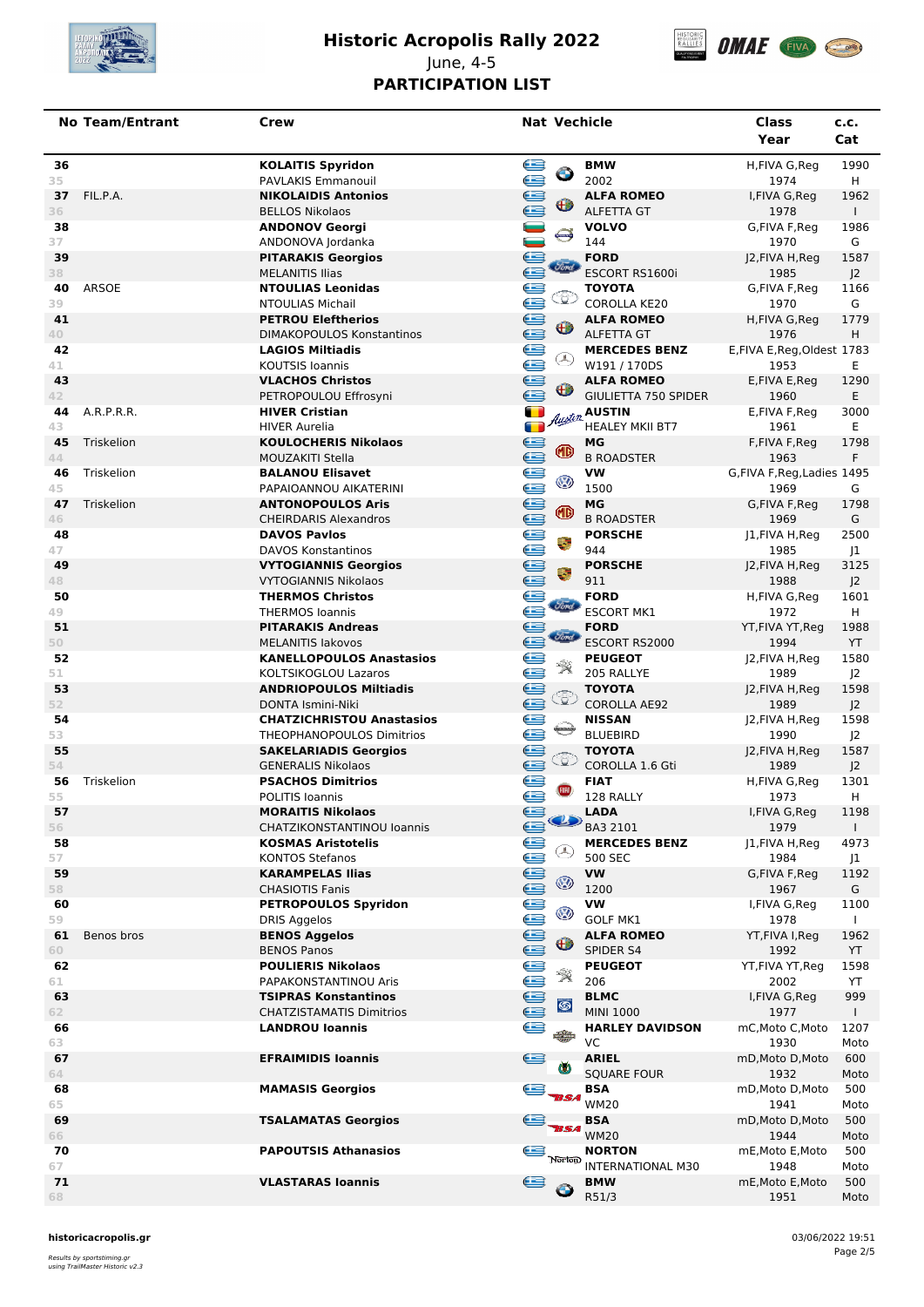

# **Historic Acropolis Rally 2022**



June, 4-5 **PARTICIPATION LIST**

| <b>No Team/Entrant</b> | Crew                              | <b>Nat Vechicle</b> |                   |                        | <b>Class</b><br>Year | c.c.<br>Cat |
|------------------------|-----------------------------------|---------------------|-------------------|------------------------|----------------------|-------------|
| 72                     | <b>DIMITRAKOPOULOS Antonis</b>    | œ                   | $\bullet$         | <b>BMW</b>             | mF, Moto F, Moto     | 500         |
| 69                     |                                   |                     |                   | R50/2                  | 1962                 | Moto        |
| 73                     | <b>MANOLOPOULOS Konstantinos</b>  | e                   | <b>The Second</b> | <b>HARLEY DAVIDSON</b> | mF.Moto F.Moto       | 1160        |
| 70                     |                                   |                     |                   | <b>FL DUO GLIDE</b>    | 1963                 | Moto        |
| 74                     | <b>DIAMANTOPOULOS Aleksandros</b> | e                   | Œ                 | YAMAHA                 | mG.Moto G.Moto       | 500         |
| 71                     |                                   |                     |                   | XT500                  | 1979                 | Moto        |
| 75                     | <b>MATSANIKAS Georgios</b>        | $\bullet$           |                   | <b>KAWASAKI</b>        | mG.Moto G.Moto       | 903         |
| 72                     |                                   |                     | Kawasaki          | Z1                     | 1973                 | Moto        |
| 76                     | <b>TZANETOS Nikolaos</b>          | œ                   |                   | <b>HONDA</b>           | mG.Moto G.Moto       | 350         |
| 73                     |                                   |                     | -1921             | <b>CB350F</b>          | 1973                 | Moto        |
| 77                     | <b>CHRISTOGIANNOULAS Stefanos</b> | e                   | $\bullet$         | <b>BMW</b>             | mH, Moto H, Moto     | 1000        |
| 74.                    |                                   |                     |                   | R100/GS                | 1982                 | Moto        |
| 78                     | <b>TSIRVOULIS Petros</b>          | G                   | $\bullet$         | <b>BMW</b>             | mYT.Moto YT.Moto     | 650         |
| 75                     |                                   |                     |                   | F650 GS                | 2000                 | Moto        |

**historicacropolis.gr** 03/06/2022 19:51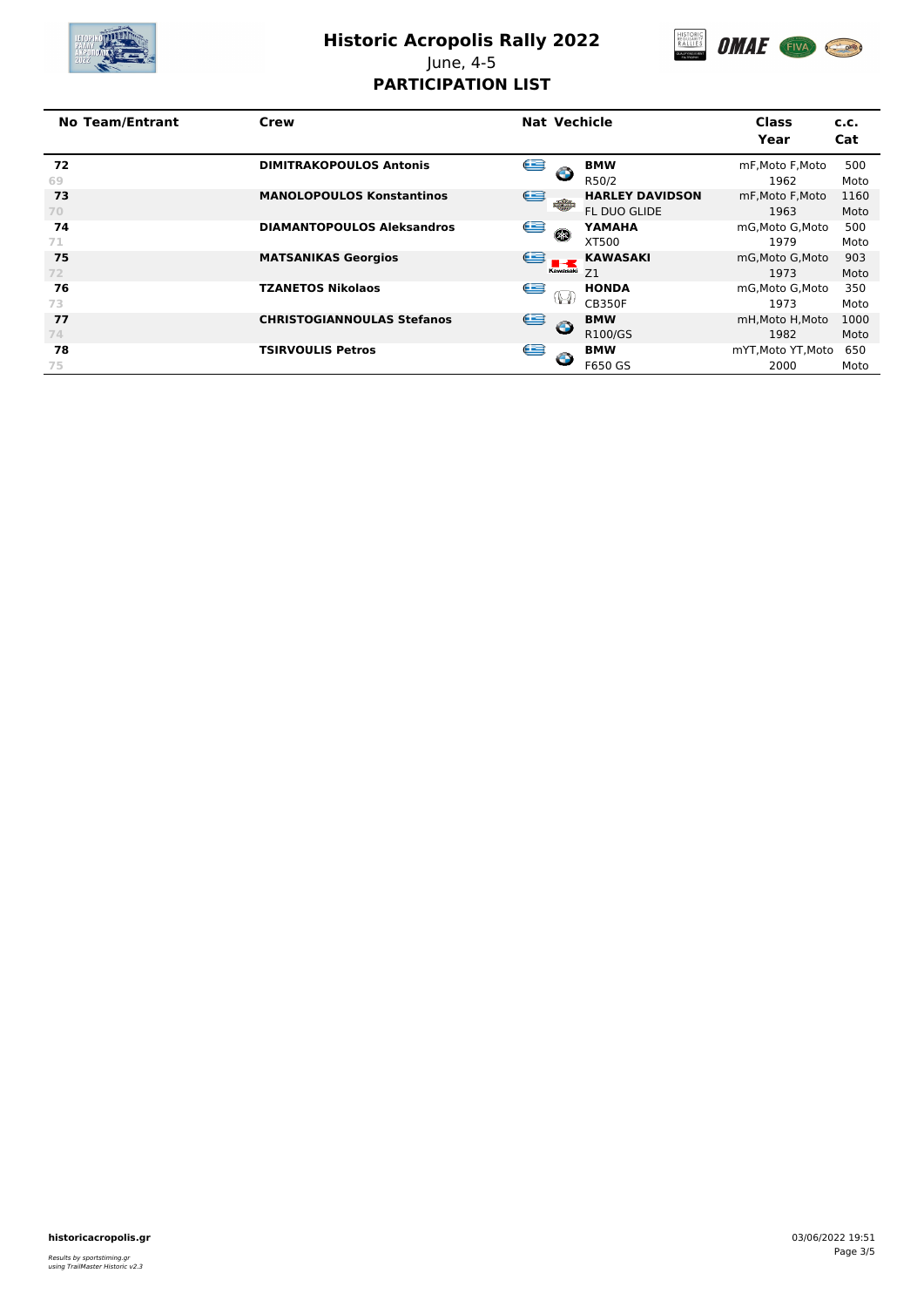

**Cat Vehicles**

#### **Historic Acropolis Rally 2022** June, 4-5 **COMPETITORS STATISTICS**



| E              | $\overline{4}$        |
|----------------|-----------------------|
| F              | $\mathbf{1}$          |
| G              | 15                    |
| н              | 10                    |
| ī              | 11                    |
| J1             | 6                     |
| J2             | 12                    |
| YΤ             | 3                     |
| Moto           | 13                    |
|                |                       |
| <b>Class</b>   | <b>Vehicles</b>       |
| Е              | $\overline{4}$        |
| F              | $\mathbf{1}$          |
| G              | 15                    |
| н              | 10                    |
| I              | 11                    |
| J1             | 6                     |
| 12             | 12                    |
| mC             | $\mathbf{1}$          |
| mD             | 3                     |
| mE             | 2                     |
| mF             | $\overline{2}$        |
| mG             | 3                     |
| mH             | $\overline{1}$        |
| mYT            | $\overline{1}$        |
| YT             | 3                     |
|                |                       |
|                | <b>Class Vehicles</b> |
| Moto C         | 1                     |
| Moto D         | 3                     |
| Moto E         | $\overline{2}$        |
| Moto F         | 2                     |
| Moto G         | 3                     |
| Moto H         | 1                     |
| <b>Moto YT</b> | 1                     |
|                |                       |
|                | <b>Class Vehicles</b> |
|                |                       |

| <b>FIVA E</b>  | $\mathcal{P}$ |
|----------------|---------------|
| <b>FIVA F</b>  | 16            |
| FIVA G         | 21            |
| FIVA H         | 20            |
| <b>FIVA I</b>  | 1             |
| <b>FIVA YT</b> | $\mathcal{P}$ |
|                |               |

| <b>Maker</b>   |                        | <b>Vehicles</b> |
|----------------|------------------------|-----------------|
| ⊕              | <b>ALFA ROMEO</b>      | 8               |
| ŎÒ             | <b>ARIEL</b>           | $\mathbf{1}$    |
| Austen         | <b>AUSTIN</b>          | 1               |
| $\circledcirc$ | <b>BLMC</b>            | $\mathcal{P}$   |
| $\bullet$      | <b>BMW</b>             | 9               |
| <b>TISA</b>    | <b>BSA</b>             | $\overline{2}$  |
| <b>FIRE</b>    | <b>FIAT</b>            | $\mathbf{1}$    |
|                | <b>FORD</b>            | 7               |
|                | <b>HARLEY DAVIDSON</b> | $\overline{2}$  |
|                | <b>HONDA</b>           | $\mathbf{1}$    |
| Kawasaki       | <b>KAWASAKI</b>        | 1               |
|                | <b>LADA</b>            | 1               |
| œ              | <b>LANCIA</b>          | 3               |
|                | <b>MERCEDES BENZ</b>   | 3               |

**historicacropolis.gr** 03/06/2022 19:51